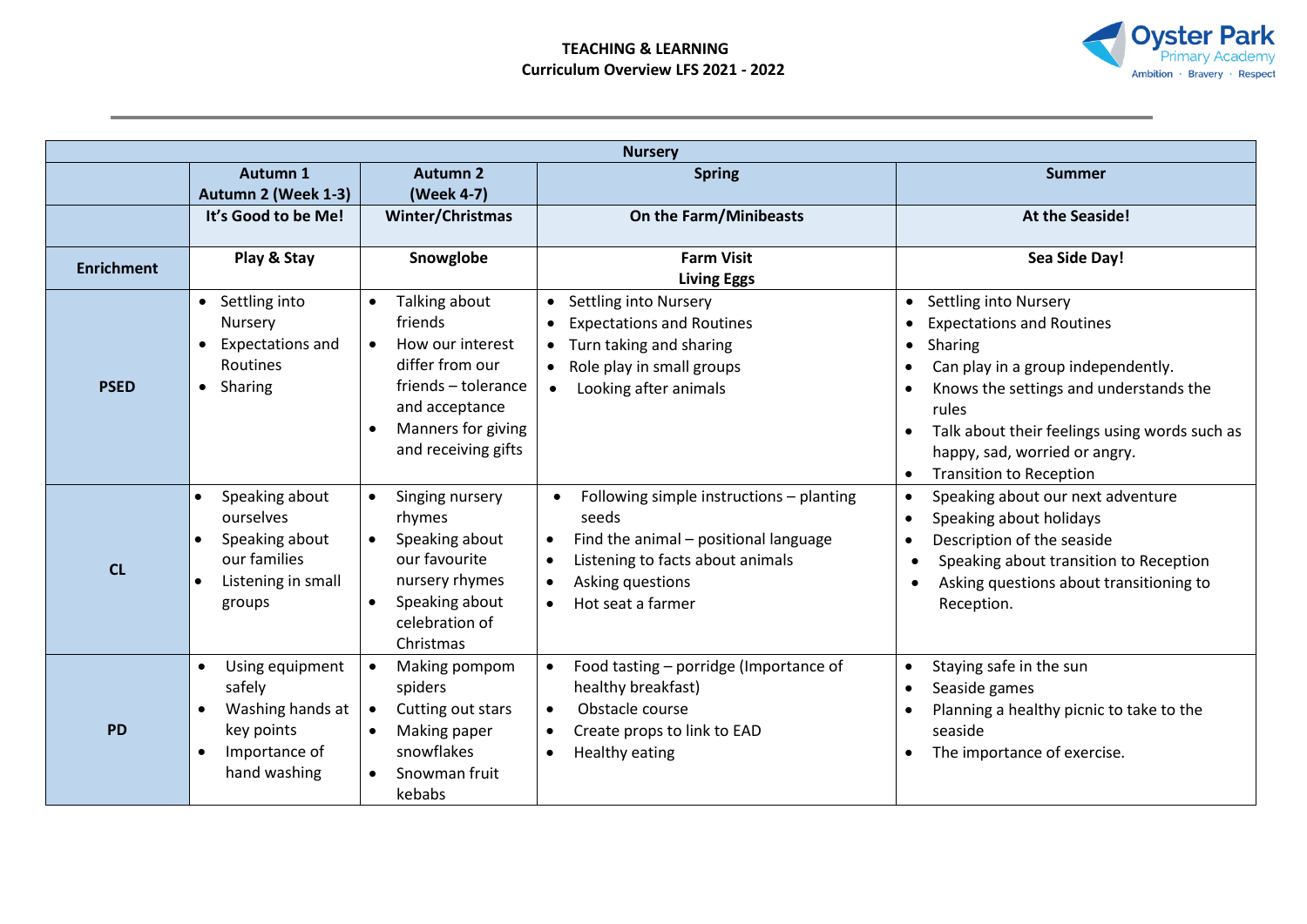

| Literacy     | <b>Reading</b><br>Reading<br>Filling in missing<br>Listening to the<br>$\bullet$<br>$\bullet$<br>words from known<br>stories in small<br>rhymes<br>groups<br>Joining in with<br><b>Retelling stories</b><br>$\bullet$<br>repeated phrases<br>using props<br>Filling in missing<br>words from<br>known rhymes | <b>Reading</b><br>Sequencing 'The hungry caterpillar'<br>$\bullet$<br>Listen to fact books about Minibeasts<br>$\bullet$<br>Ask questions about the story<br>$\bullet$<br>Link stories to activities<br>$\bullet$                                                                                                | Reading<br>$\bullet$<br>Retelling What the Ladybird Heard<br>$\bullet$<br><b>RWInc sounds</b><br>$\bullet$<br>Listening to stories with increased attention<br>$\bullet$<br>Showing an interest in the illustrations from<br>books<br>Answering simple comprehension style<br>questions            |  |
|--------------|--------------------------------------------------------------------------------------------------------------------------------------------------------------------------------------------------------------------------------------------------------------------------------------------------------------|------------------------------------------------------------------------------------------------------------------------------------------------------------------------------------------------------------------------------------------------------------------------------------------------------------------|----------------------------------------------------------------------------------------------------------------------------------------------------------------------------------------------------------------------------------------------------------------------------------------------------|--|
|              | <b>Writing</b><br><b>Writing</b><br>$\bullet$<br>Letter to Santa<br>Holding and using<br>$\bullet$<br>different writing<br>Pencil control<br>$\bullet$<br>tools<br>Distinguish<br>between the<br>different marks<br>they make                                                                                | <b>Writing</b><br>Create a fact file on minibeast<br>Label minibeasts<br>$\bullet$<br>RWI key sounds<br>$\bullet$                                                                                                                                                                                                | Writing<br>$\bullet$<br>Poster about vegetable show<br>Label seaside<br>Fact file of a sea creature                                                                                                                                                                                                |  |
| <b>Maths</b> | <b>Number</b><br>Take part in and listen to finger rhymes<br>$\bullet$<br>Compare amounts by saying 'lots', 'more'<br>$\bullet$<br>or 'same'<br>Beginning to say some number names<br><b>Numerical Pattern</b><br>Children compare size using gestures<br>and language - 'bigger', 'smaller',                | <b>Number</b><br>Recite numbers to 5<br>Touch count to 3<br>$\bullet$<br>Say how many objects there are to 3<br>$\bullet$<br>Use number names to describe the marks<br>$\bullet$<br>that they make<br><b>Numerical Pattern</b><br>Notice 3D shapes in the environment<br>Create their own repeating pattern with | <b>Number</b><br>Touch count numbers to 10<br>$\bullet$<br>Count backwards from 10<br>$\bullet$<br>Fast recognition of numbers.<br>$\bullet$<br><b>Numerical Pattern</b><br>Notice 3D shapes in the environment<br>٠<br>Create their own repeating pattern with<br>$\bullet$<br>sounds and objects |  |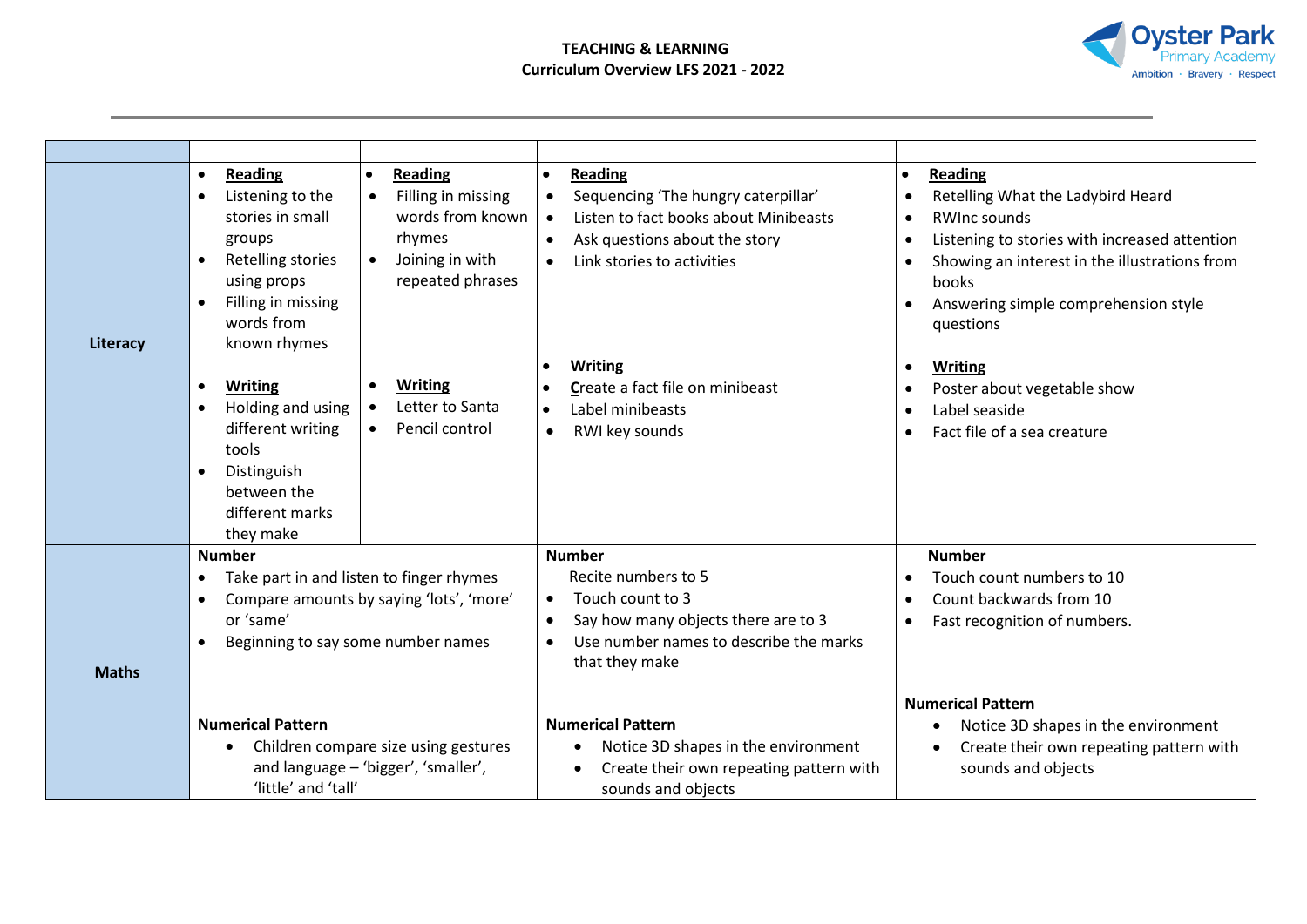

|                                        | $\bullet$<br>groups, creating pattern.                                                                                                          | Begin to arrange small objects into                                                                                            |                                                                                                                                                               |                                                                                                                                                                                                                                                |  |
|----------------------------------------|-------------------------------------------------------------------------------------------------------------------------------------------------|--------------------------------------------------------------------------------------------------------------------------------|---------------------------------------------------------------------------------------------------------------------------------------------------------------|------------------------------------------------------------------------------------------------------------------------------------------------------------------------------------------------------------------------------------------------|--|
| <b>UTW</b>                             | Body parts<br>$\bullet$<br><b>Facial features</b><br>$\bullet$<br>Changes since<br>$\bullet$<br>they were a baby<br>Family members<br>$\bullet$ | Christmas story<br>$\bullet$<br>Seasons-winter<br>$\bullet$                                                                    | Growing plants<br>What animals need to survive (looking after<br>animals)<br>Where do animals come from<br>Farm to fork<br>$\bullet$<br>Machines on the farm  | Sea side role play<br>Features of the sea side<br>Using senses to explore the seaside<br>$\bullet$<br>Looking after the seaside/ocean                                                                                                          |  |
| <b>EAD</b>                             | Painting our pets<br>$\bullet$<br>Mixing colours<br>$\bullet$<br>Self portraits<br>$\bullet$                                                    | Salt dough stars<br>$\bullet$<br>Snowflakes<br>$\bullet$<br>Christmas cards<br>$\bullet$<br>New year<br>$\bullet$<br>calendars | <b>Fingerprinting flowers</b><br>Vegetable printing                                                                                                           | Mixing colours<br>$\bullet$<br>Sand art<br>Collage<br>٠<br>Creating boats (junk modelling)                                                                                                                                                     |  |
| <b>Artist Study</b>                    | Georges Seurat                                                                                                                                  |                                                                                                                                | Paul Klee                                                                                                                                                     | Leonardo da Vinci - The Mona Lisa                                                                                                                                                                                                              |  |
| <b>Link</b><br><b>Rhymes / Texts</b>   | <b>Funny Bones</b><br>$\bullet$<br>Elmer<br>The Big book of<br>$\bullet$<br>feelings<br>Little Red Hen<br>$\bullet$                             | Polar Express<br>$\bullet$<br><b>Father Christmas</b><br>Needs a wee<br>The Jolly<br>$\bullet$<br>Postman's<br>Christmas       | Superworm<br>$\bullet$<br>The Hungry Caterpillar<br><b>Mad about Minibeasts</b><br>$\bullet$<br>The Bad Tempered Ladybird<br>The Enormous Turnip<br>$\bullet$ | Tiddler<br>$\bullet$<br>Barry the Fish with fingers<br>٠<br>Changing seasons Summer<br>$\bullet$<br>Commotion in the ocean<br>$\bullet$<br>Paddington a day at the seaside<br>$\bullet$<br>What the ladybird heard at the seaside<br>$\bullet$ |  |
| <b>Music Genre</b>                     | Musicals - Frozen                                                                                                                               |                                                                                                                                | <b>Action Pop Songs</b><br>cha cha slide<br>Agadoo<br>Superman                                                                                                | <b>Disney Classics</b><br>Hakuna Matata - Lion King<br>You've Got A Friend In Me - Toy Story<br>How Far I'll Go - Moana                                                                                                                        |  |
| <b>SMSC / British</b><br><b>Values</b> | Welcome back<br>$\bullet$                                                                                                                       | • Safety                                                                                                                       | Individual Liberty<br>Patience<br>$\bullet$<br>$\bullet$                                                                                                      | Collaboration/<br>Eco friendly                                                                                                                                                                                                                 |  |